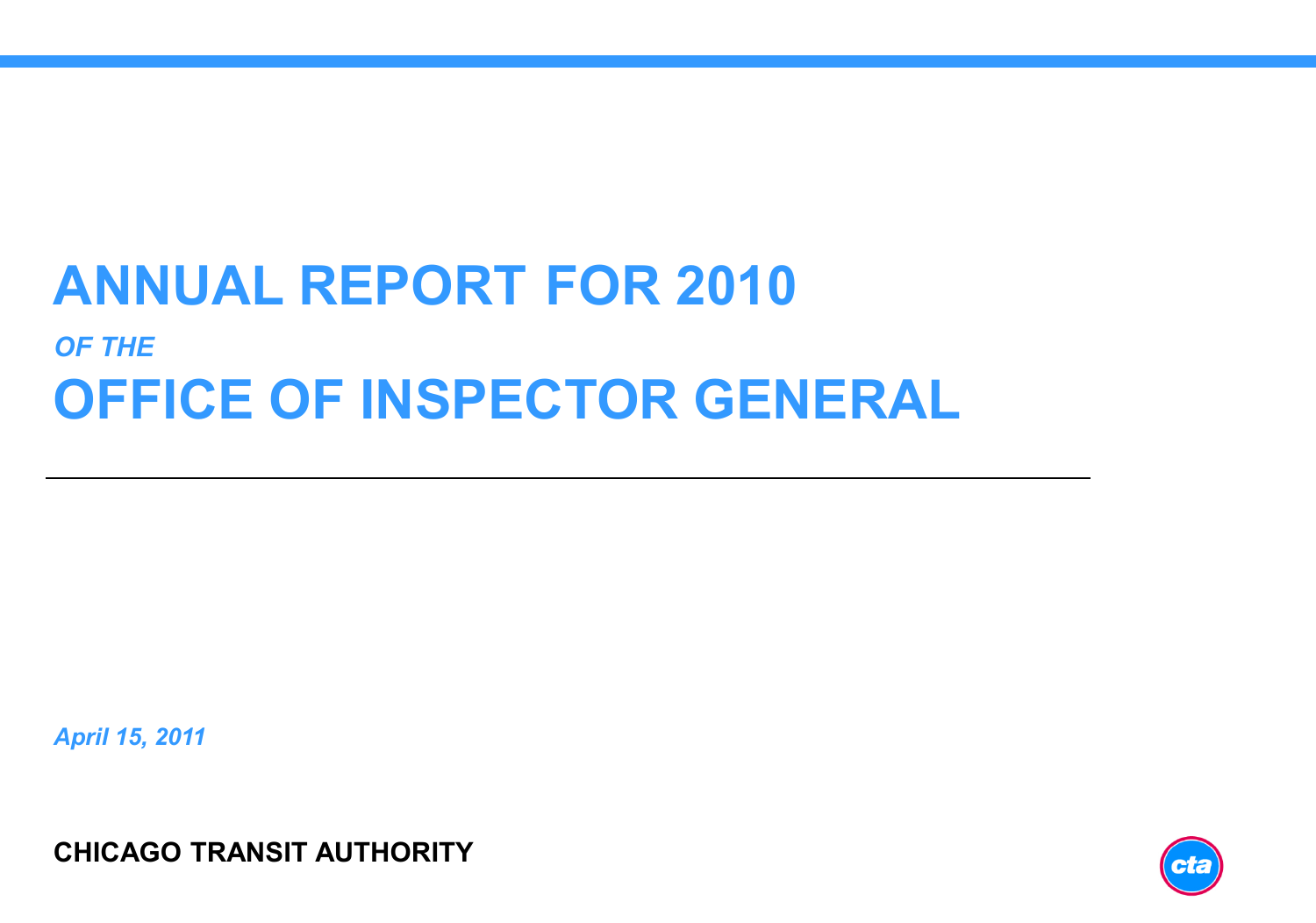# **Overview of OIG**

- Established by Board Ordinance in 1999
- Mission: promote economy, efficiency, effectiveness and integrity in programs and operations of the CTA
- Granted law enforcement authority in 2000
- Investigations and Internal Audit function for the Authority

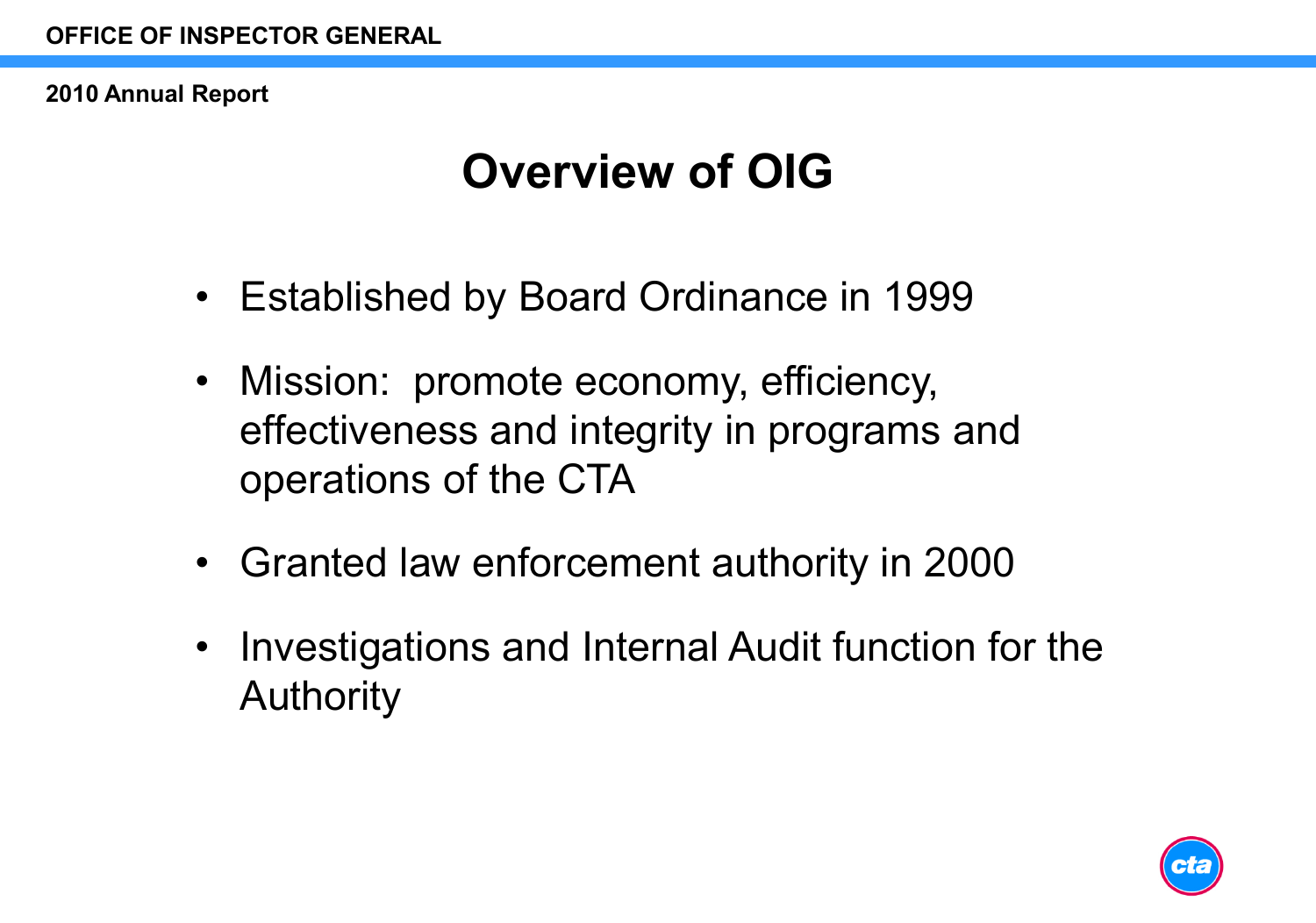# **Audits and Reviews Performed**

- 19 Audits Completed
- 85 Findings Resulting in 122 Recommendations
- 17 Audits Opened

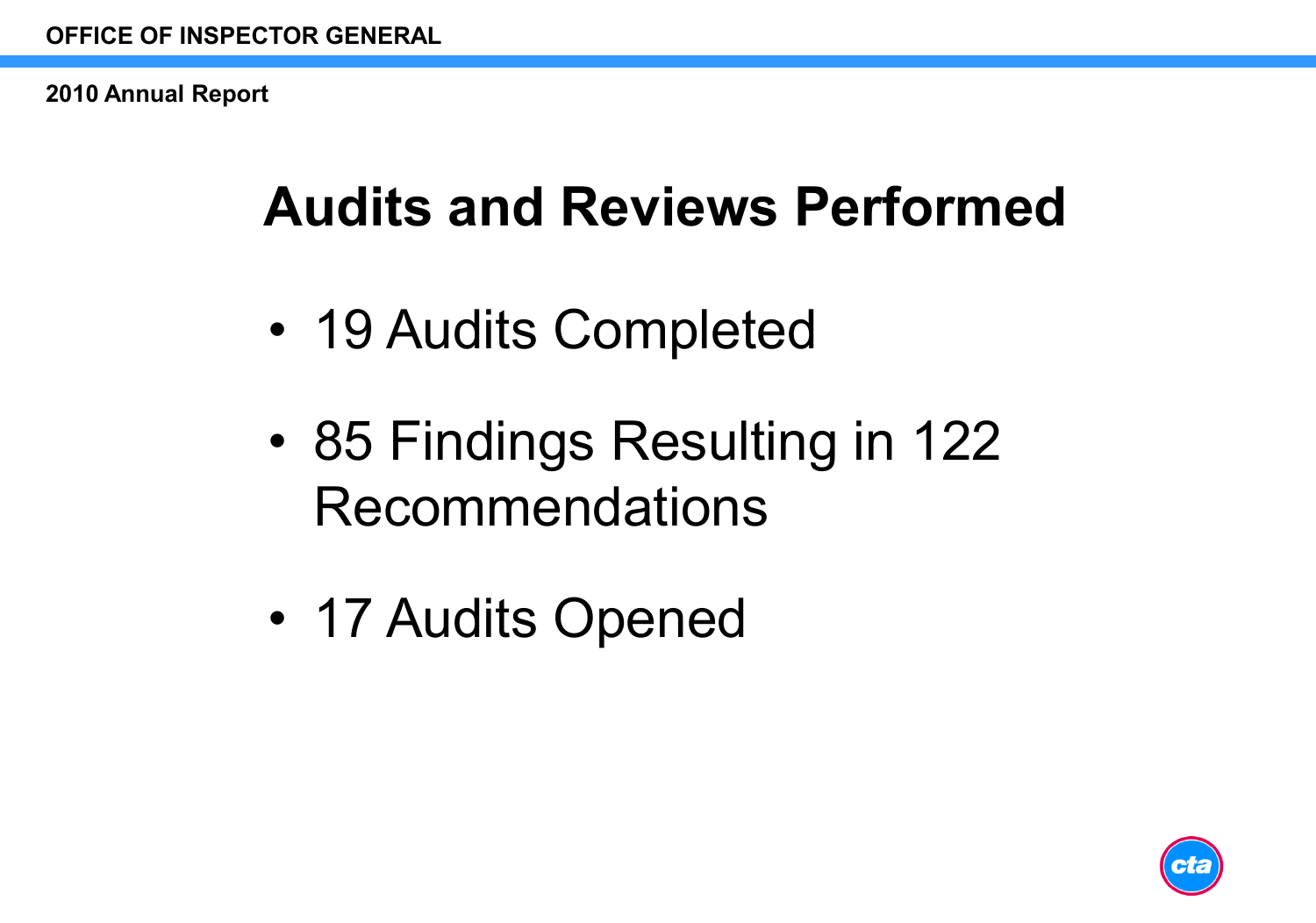| <b>Focus</b>                  | <b>Noteworthy Areas Reviewed</b>               |
|-------------------------------|------------------------------------------------|
| <b>Operational Controls</b>   | <b>Hiring and Promotion Processes</b>          |
|                               | <b>Fleet Management</b>                        |
|                               | <b>Inventory Controls</b>                      |
| <b>Financial Controls</b>     | <b>Employee Expense Reports</b>                |
|                               | <b>Workers' Compensation Program</b>           |
|                               | <b>Customer Refunds</b>                        |
|                               | <b>Premium Pay Codes</b>                       |
| <b>Management Succession</b>  | <b>Finance Department</b>                      |
| <b>Ethics</b>                 | Reporting of Statements of Financial Interests |
| Fraud                         | Unauthorized Use of Fare Cards                 |
| <b>Construction / Capital</b> | Dearborn Subway Project                        |
|                               | <b>Howard Station</b>                          |
|                               | Block 37                                       |
| <b>Audit Follow-Up</b>        | <b>Warranty Claims Process</b>                 |

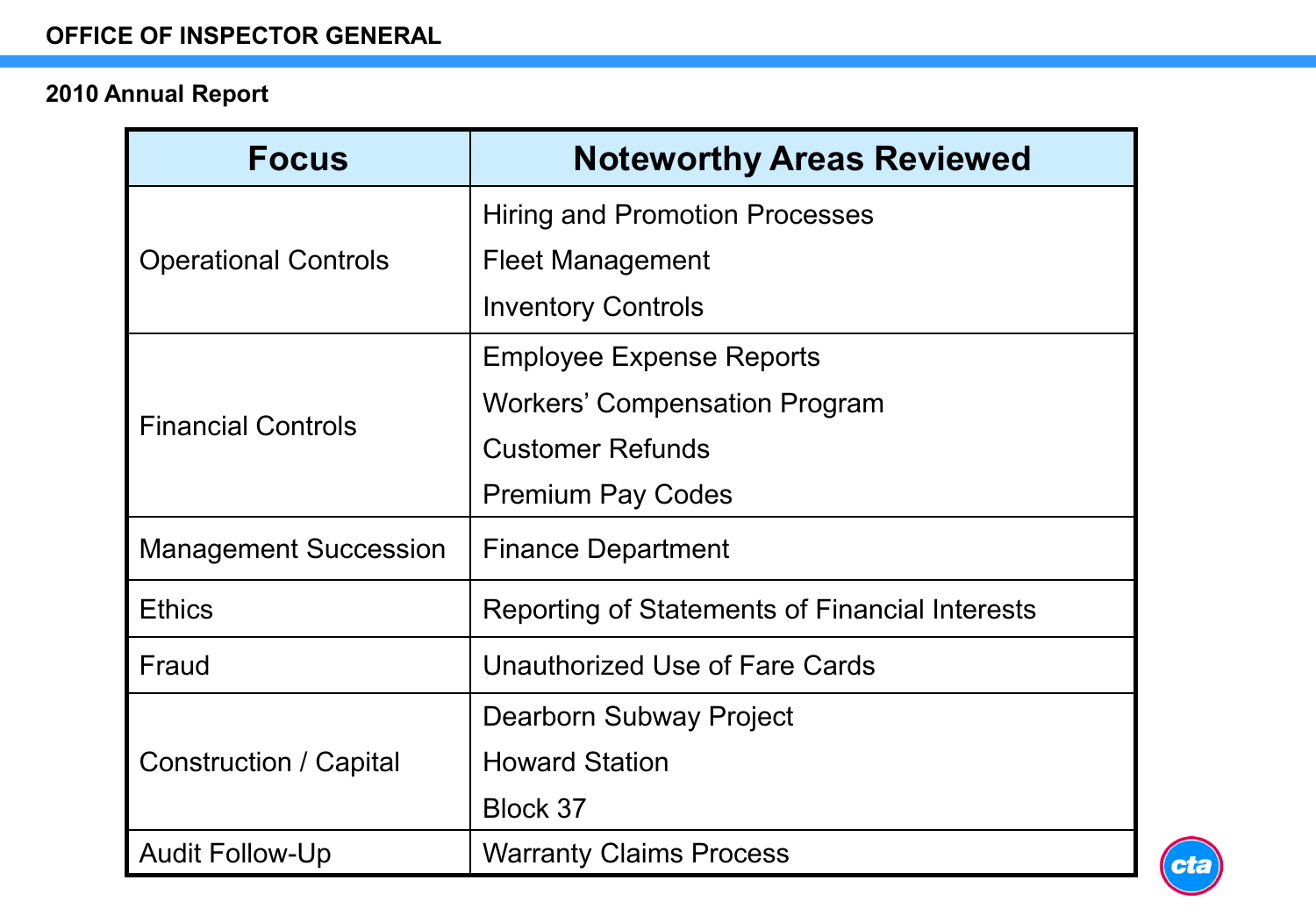### **Audits/Initiatives 2000-2010**



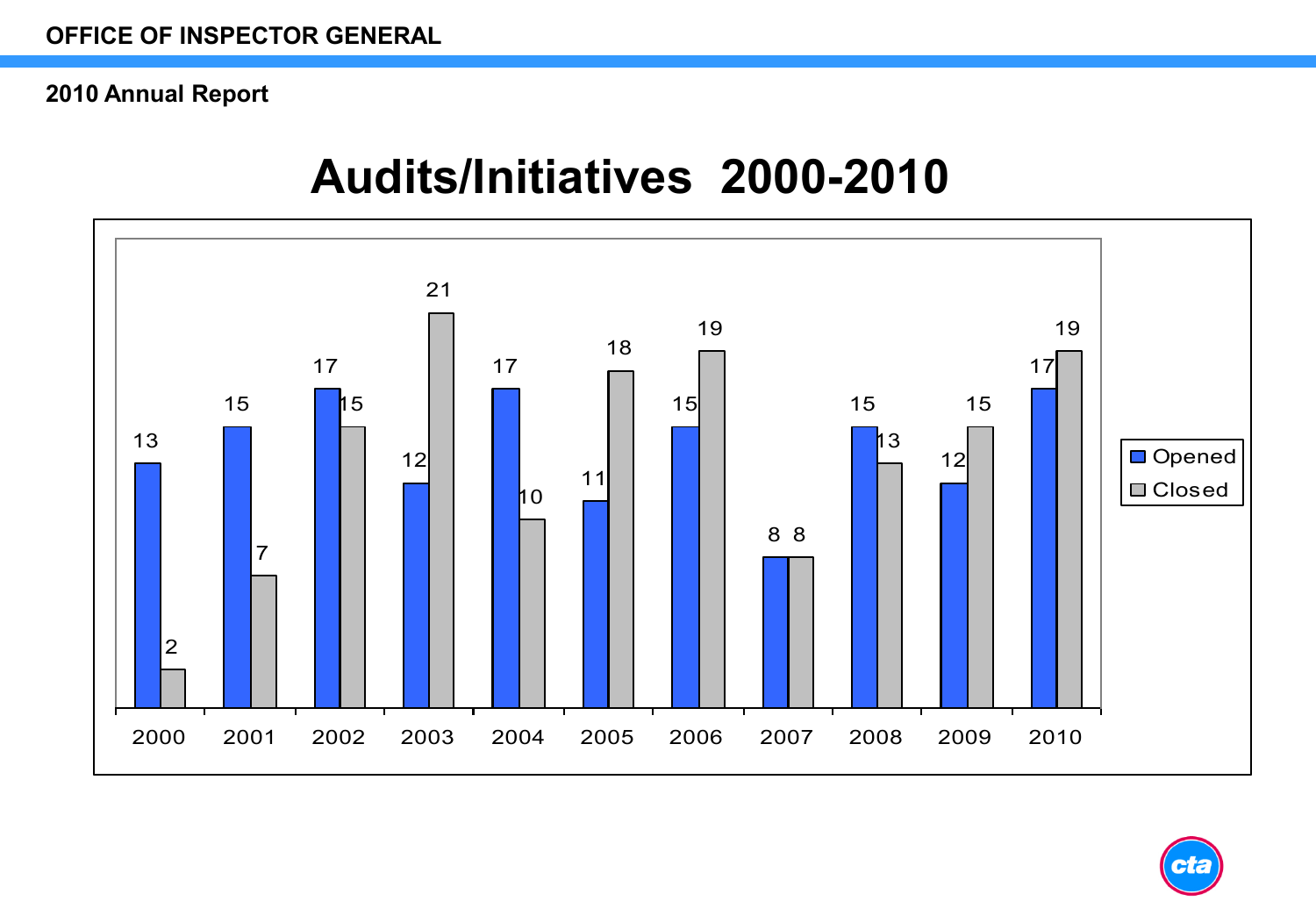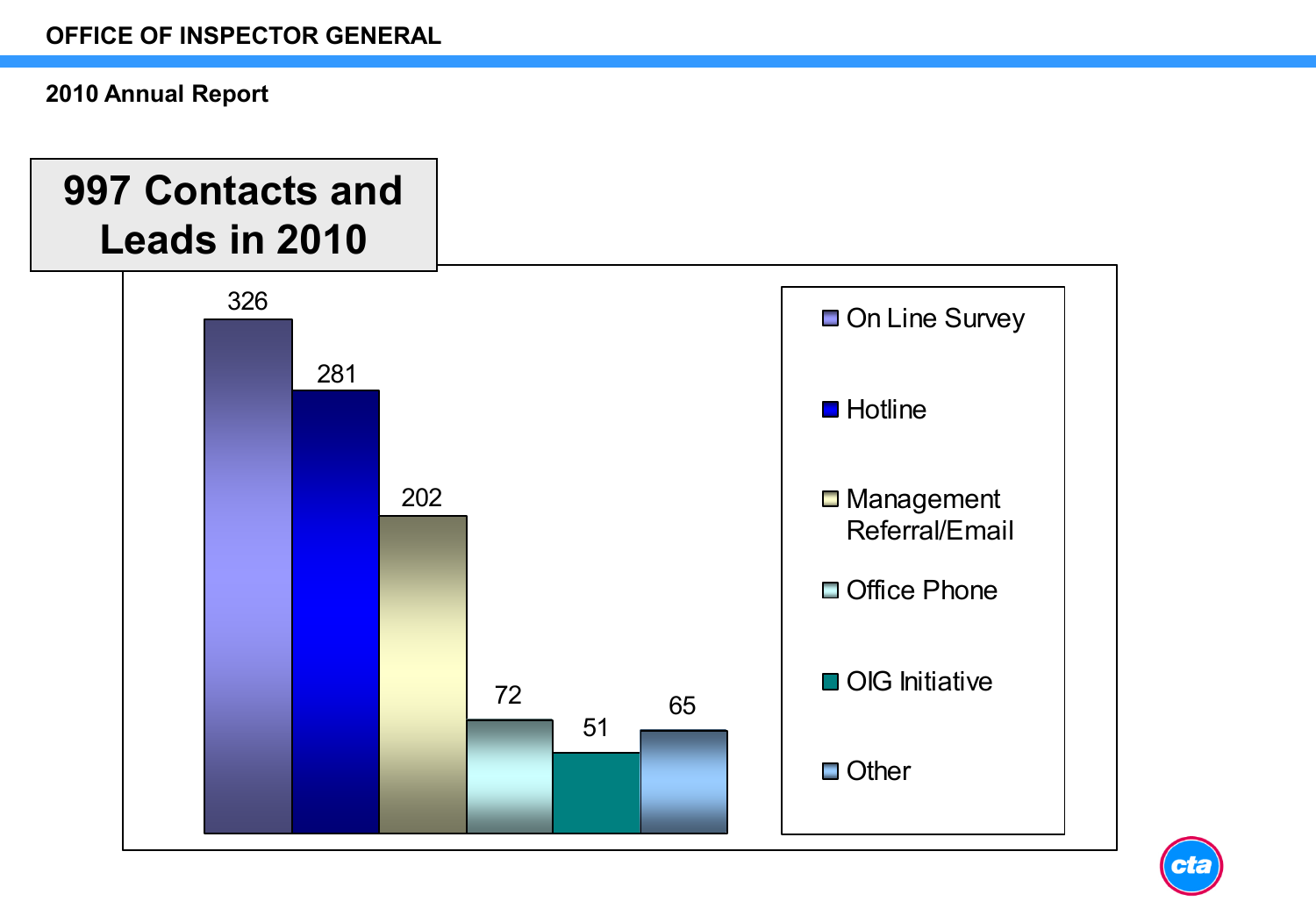### **Disposition of Contacts and Leads**

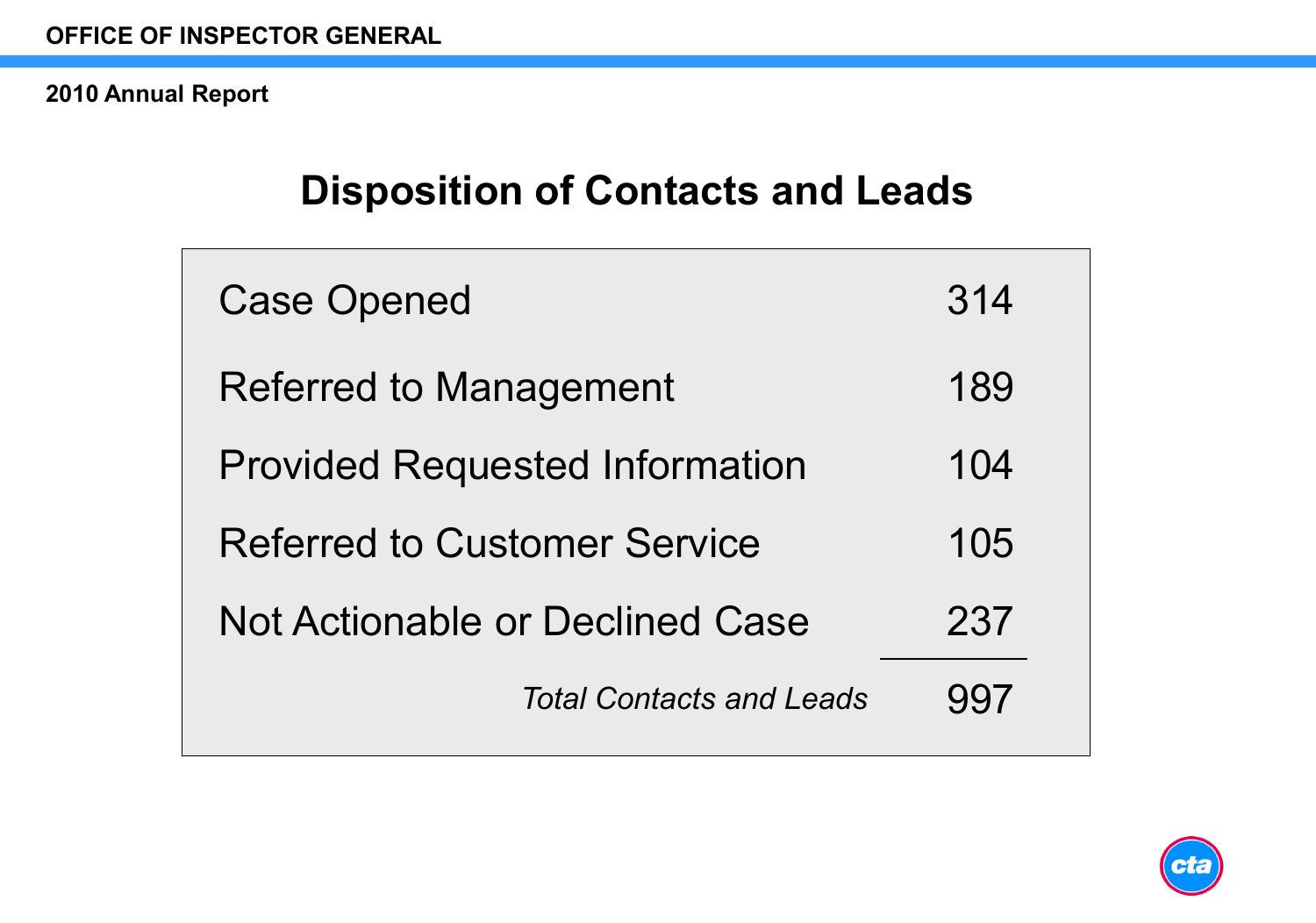### **Sources of Opened Cases**



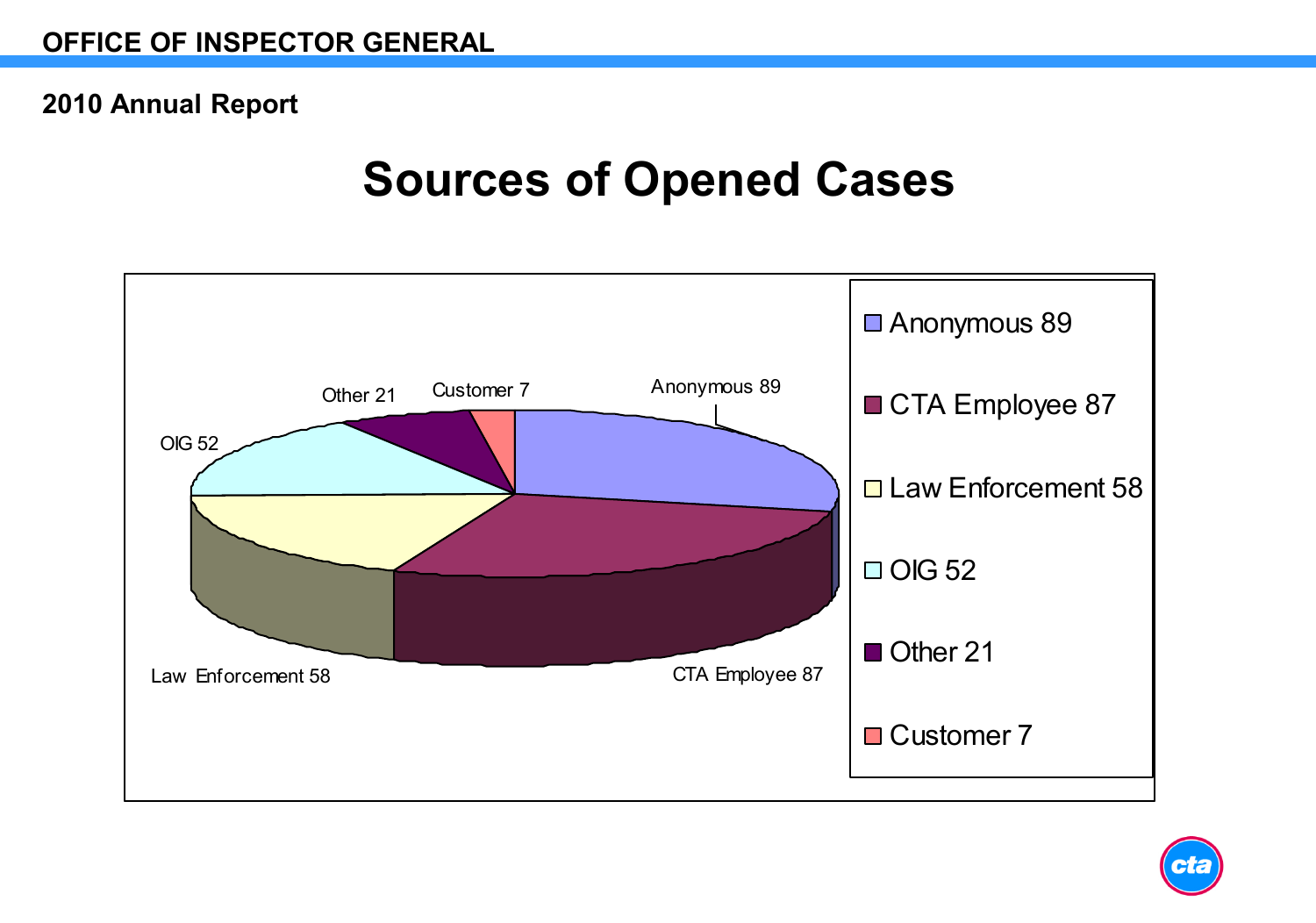#### **2010 Annual Report Presentation**

### **Investigations 2000-2010**



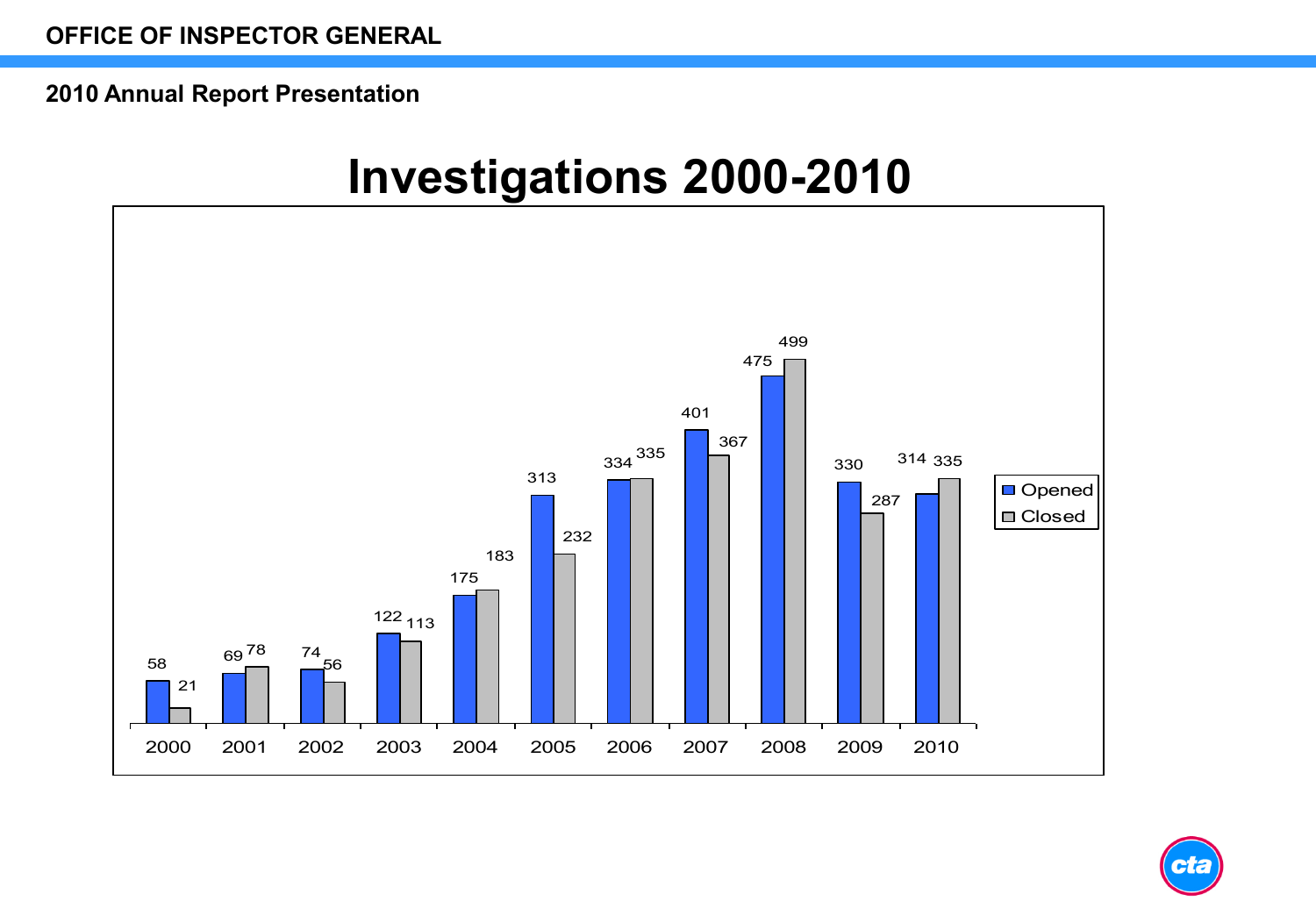# **Nature of Allegation / Case**

*Six categories accounted for more than half of opened cases in 2010:*

FMLA / Time Abuse

Assist Law Enforcement

Secondary Employment Violation

Driver's License Violations

Arrest of Employee

Misuse of CTA Resources

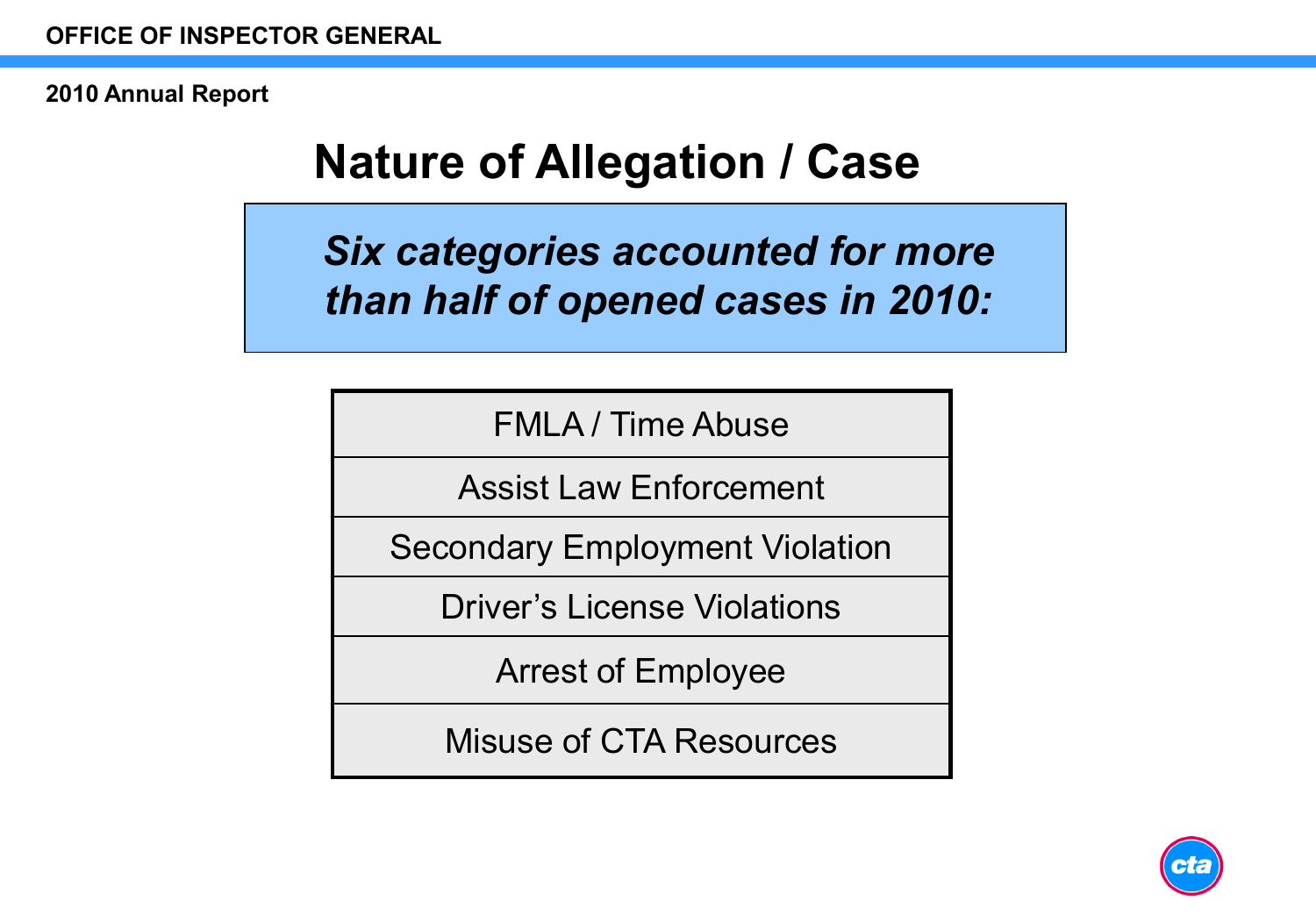# **Nature of Allegation / Case**

*The remaining opened cases varied widely:*

| <b>Drug Violations</b>          | <b>Fare Card Related</b>    |
|---------------------------------|-----------------------------|
| <b>Theft</b>                    | Residency                   |
| <b>Procedural Violations</b>    | <b>Conflict of Interest</b> |
| <b>Check / Credit Card</b>      | Harassment                  |
| <b>Assist of CTA Department</b> | <b>Falsified Documents</b>  |
| <b>Improper Conduct</b>         | Other                       |

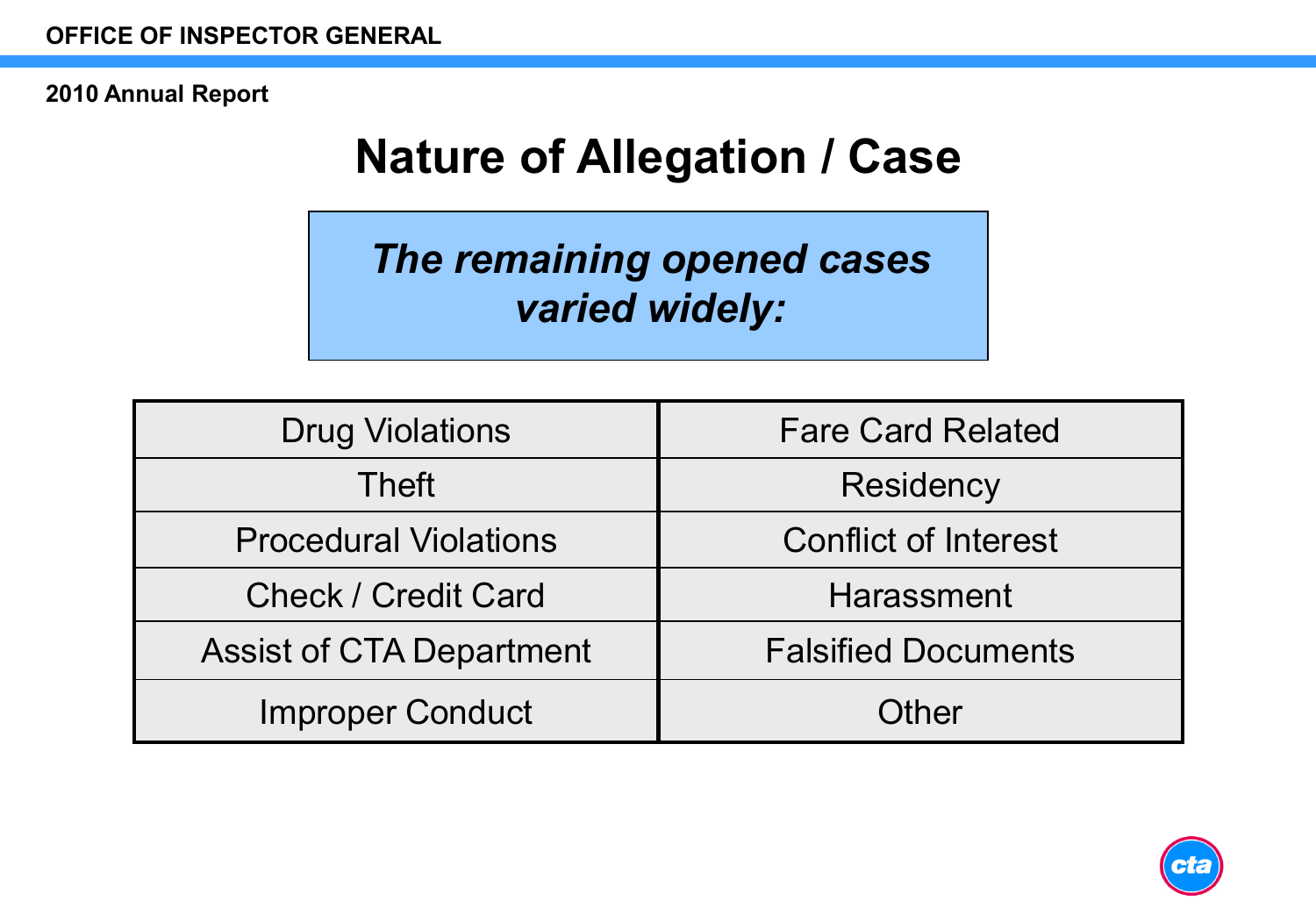| <b>Issue</b>                    | <b>Benefit Resulting From OIG Activity</b>                                                     |
|---------------------------------|------------------------------------------------------------------------------------------------|
| <b>Purchasing Controls</b>      | Improved controls covering "under-money" purchases                                             |
| <b>Vendor Administration</b>    | Corrective action in the administration of debarred vendors                                    |
| <b>Testing of New Rail Cars</b> | Updated procedures to ensure proper documentation of test<br>results                           |
| <b>Inventory Controls</b>       | Improved controls for the receipt and distribution of materials,<br>as well as for rush orders |
| <b>Grant Administration</b>     | Enhanced monitoring of under-utilized grants                                                   |

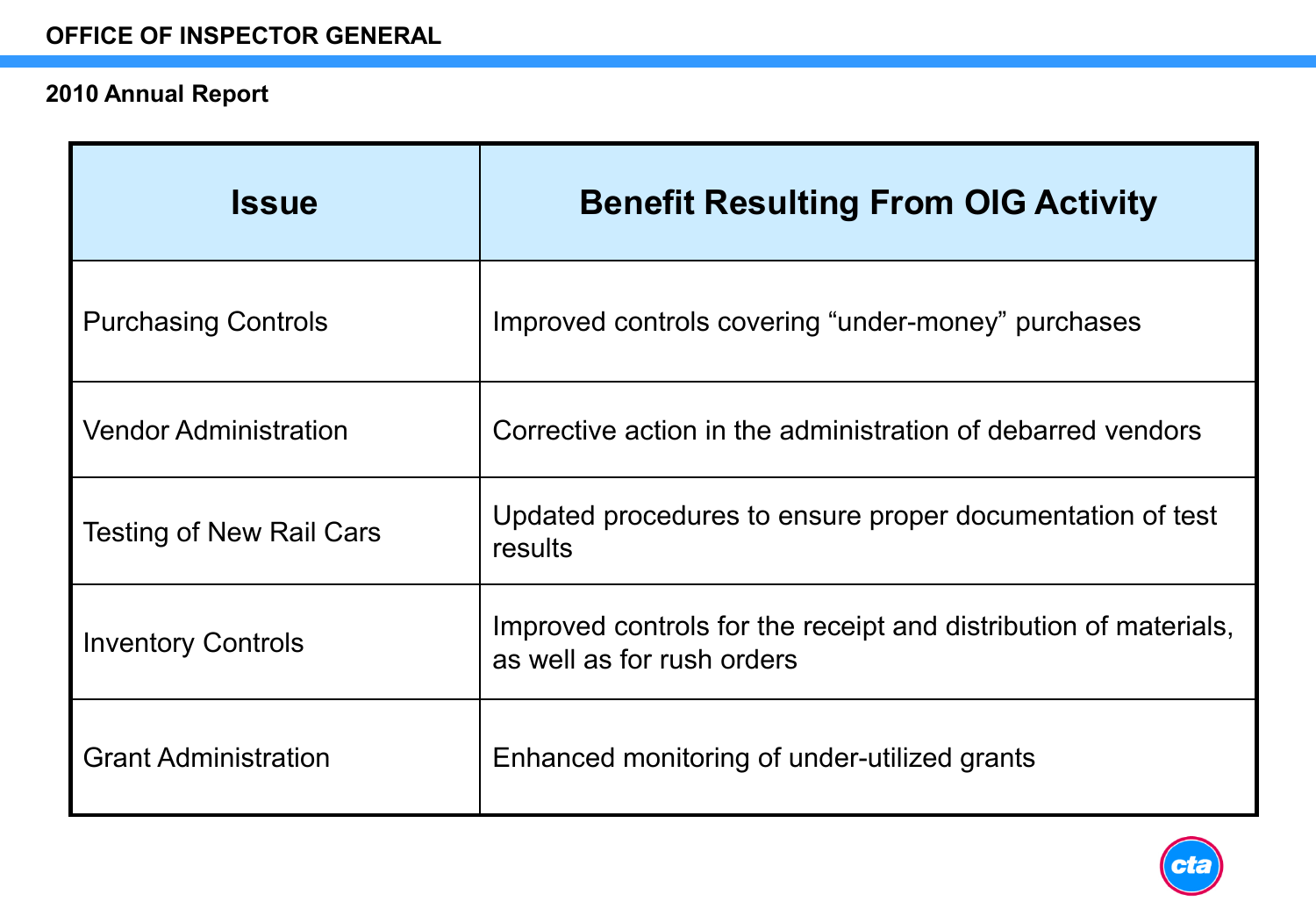| <b>Issue</b>             | <b>Improvement Resulting From OIG Activity</b>                                                                                                      |
|--------------------------|-----------------------------------------------------------------------------------------------------------------------------------------------------|
| Drug and Alcohol Testing | Tightened accountability over selection procedures                                                                                                  |
| <b>Credit Card Fraud</b> | Improved identification and monitoring of fraud indicators for<br>purchases on the CTA website                                                      |
| Human Resource Policy    | Clarified and expanded Authority policies related to sexual<br>harassment                                                                           |
| <b>Fare Card Fraud</b>   | Enhanced monitoring of the unauthorized use of free fare<br>cards; updated procedures related to the confiscation and<br>deactivation of fare cards |

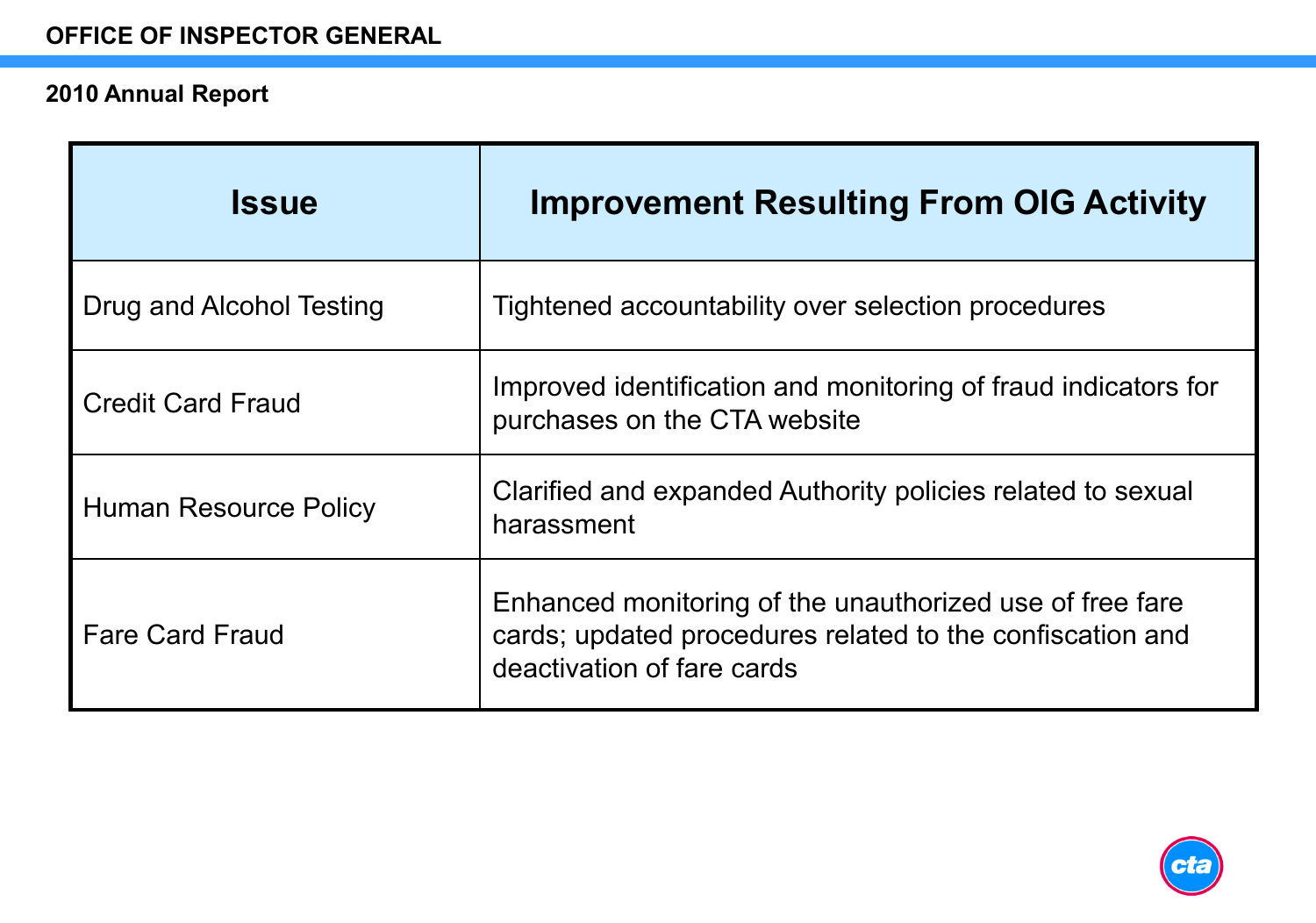| <b>Administrative Actions Related to</b><br><b>OIG Activities</b> |    |  |
|-------------------------------------------------------------------|----|--|
| January 1 - December 31, 2010                                     |    |  |
| <b>Employee Discharges</b>                                        | 12 |  |
| <b>Employee Suspensions</b>                                       | 12 |  |
| <b>Employee Retirements/Resignations</b>                          |    |  |
| <b>Employee Reprimands/Warnings</b>                               |    |  |
| <b>Contractor Debarments</b>                                      |    |  |
| Total                                                             | 34 |  |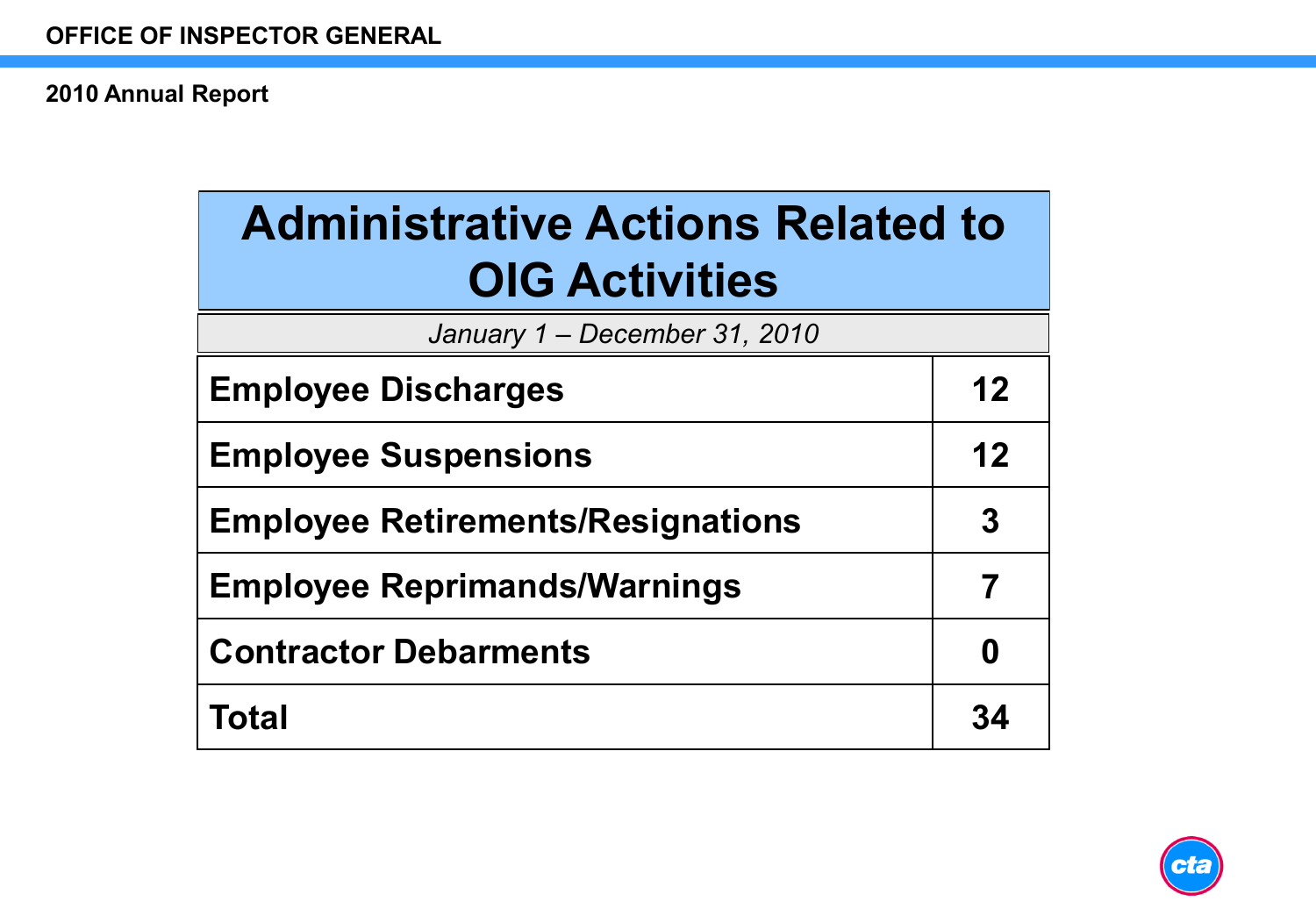## **Look Ahead for 2011**

- **New legislation takes effect July 1, 2011**
- **Who "audits the auditors?" – external peer review**
- **Major technology initiatives**
- **Management turnover and succession**